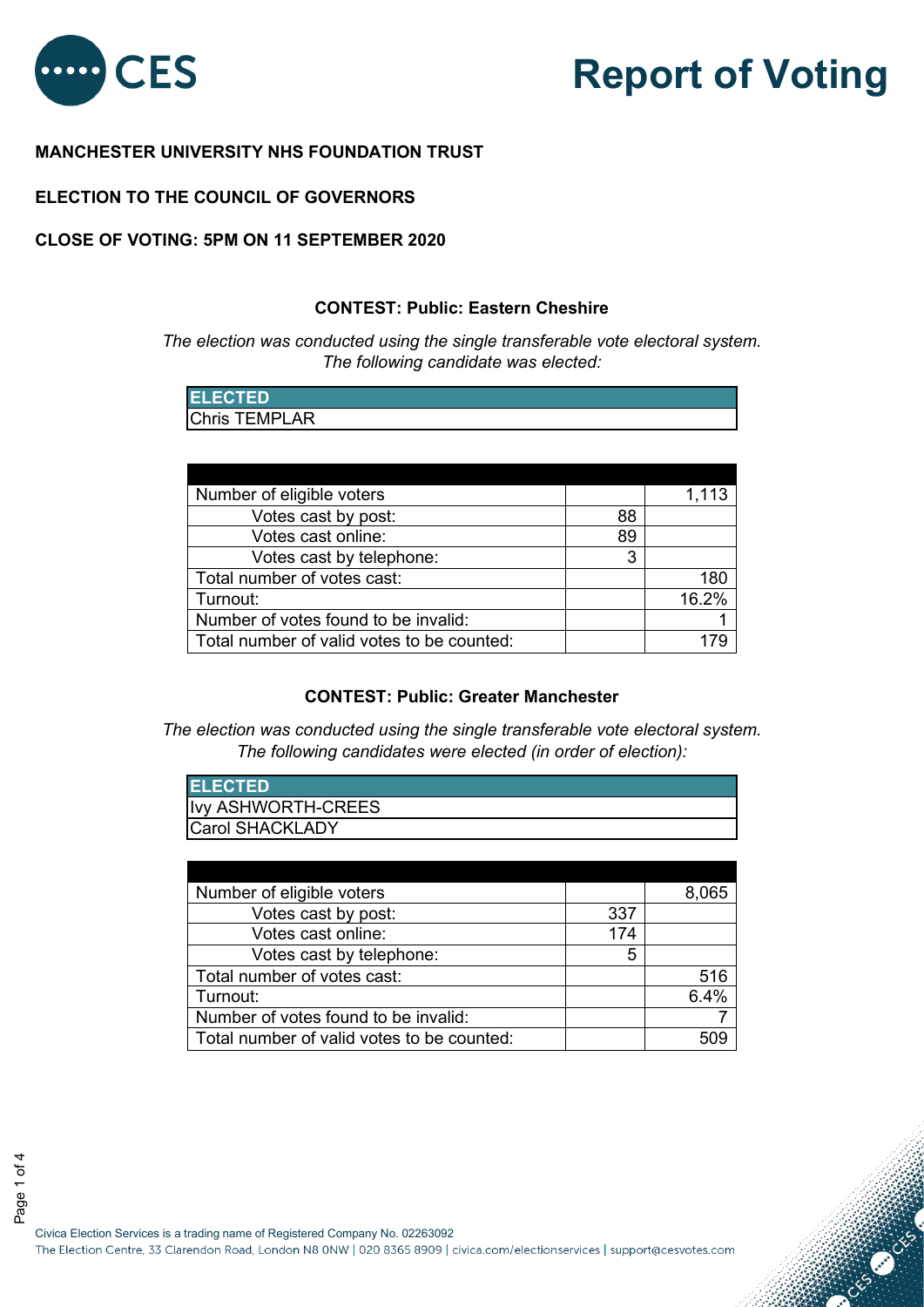## **CONTEST: Public: Manchester**

*The election was conducted using the single transferable vote electoral system. The following candidates were elected (in order of election):*

| <b>ELECTED</b>                |
|-------------------------------|
| Michael KELLY                 |
| Syed ALI                      |
| <b>John Winston CHURCHILL</b> |
| <b>Julie REID</b>             |

| Number of eligible voters                  |     | 8.799 |
|--------------------------------------------|-----|-------|
| Votes cast by post:                        | 371 |       |
| Votes cast online:                         | 258 |       |
| Votes cast by telephone:                   | 9   |       |
| Total number of votes cast:                |     | 638   |
| Turnout:                                   |     | 7.3%  |
| Number of votes found to be invalid:       |     | 16    |
| Total number of valid votes to be counted: |     | 622   |

# **CONTEST: Public: Trafford**

## *The election was conducted using the single transferable vote electoral system. The following candidate was elected:*

| <b>ELECTED</b> |  |
|----------------|--|
| Jane READER    |  |

| Number of eligible voters                  |     | 3,451 |
|--------------------------------------------|-----|-------|
| Votes cast by post:                        | 236 |       |
| Votes cast online:                         | 139 |       |
| Votes cast by telephone:                   | 5   |       |
| Total number of votes cast:                |     | 380   |
| Turnout:                                   |     | 11.0% |
| Number of votes found to be invalid:       |     |       |
| Total number of valid votes to be counted: |     |       |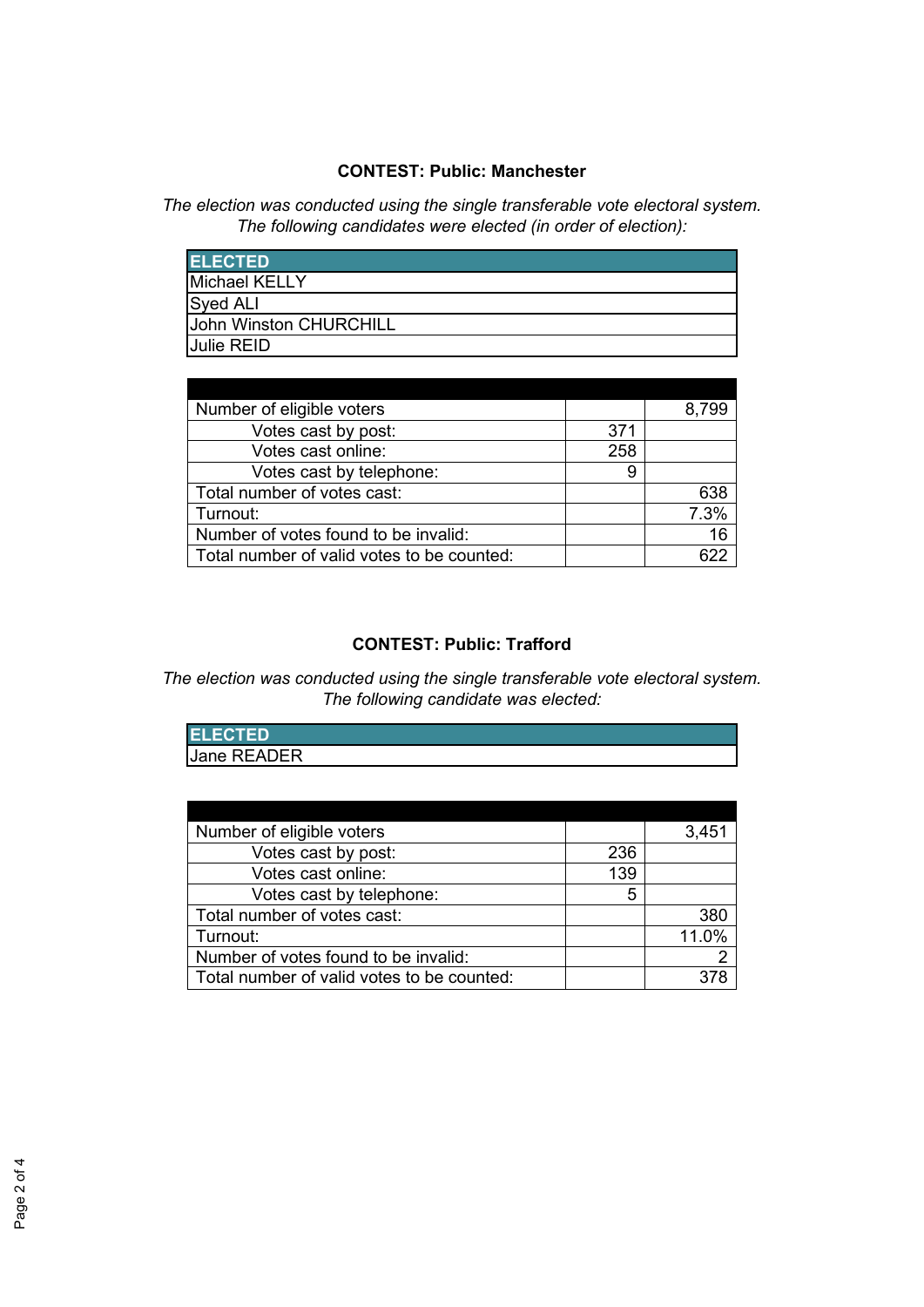## **CONTEST: Staff: Medical and Dental**

*The election was conducted using the single transferable vote electoral system. The following candidate was elected:*

| <b>ELECTED</b> |  |  |
|----------------|--|--|
| Ian PEARCE     |  |  |

| Number of eligible voters                  |     | 2,358 |
|--------------------------------------------|-----|-------|
| Votes cast by post:                        | 17  |       |
| Votes cast online:                         | 367 |       |
| Votes cast by telephone:                   |     |       |
| Total number of votes cast:                |     | 384   |
| Turnout:                                   |     | 16.3% |
| Number of votes found to be invalid:       |     |       |
| Total number of valid votes to be counted: |     |       |

### **CONTEST: Staff: Non-Clinical and Support**

*The election was conducted using the single transferable vote electoral system. The following candidate was elected:*

| <b>IELECTED</b>                      |
|--------------------------------------|
| lijeoma-Marie Florence (Flo) EMELONE |

| Number of eligible voters                  |     | 7,540 |
|--------------------------------------------|-----|-------|
| Votes cast by post:                        | 87  |       |
| Votes cast online:                         | 641 |       |
| Votes cast by telephone:                   |     |       |
| Total number of votes cast:                |     | 729   |
| Turnout:                                   |     | 9.7%  |
| Number of votes found to be invalid:       |     |       |
| Total number of valid votes to be counted: |     | 722   |

## **CONTEST: Staff: Nursing and Midwifery**

*The election was conducted using the single transferable vote electoral system. The following candidate was elected:*

| <b>IELECTED</b>         |  |
|-------------------------|--|
| <b>Priscilla KATAPA</b> |  |

| Number of eligible voters                  |     | 7,517 |
|--------------------------------------------|-----|-------|
| Votes cast by post:                        | 24  |       |
| Votes cast online:                         | 504 |       |
| Votes cast by telephone:                   |     |       |
| Total number of votes cast:                |     | 528   |
| Turnout:                                   |     | 7.0%  |
| Number of votes found to be invalid:       |     |       |
| Total number of valid votes to be counted: |     | 528   |